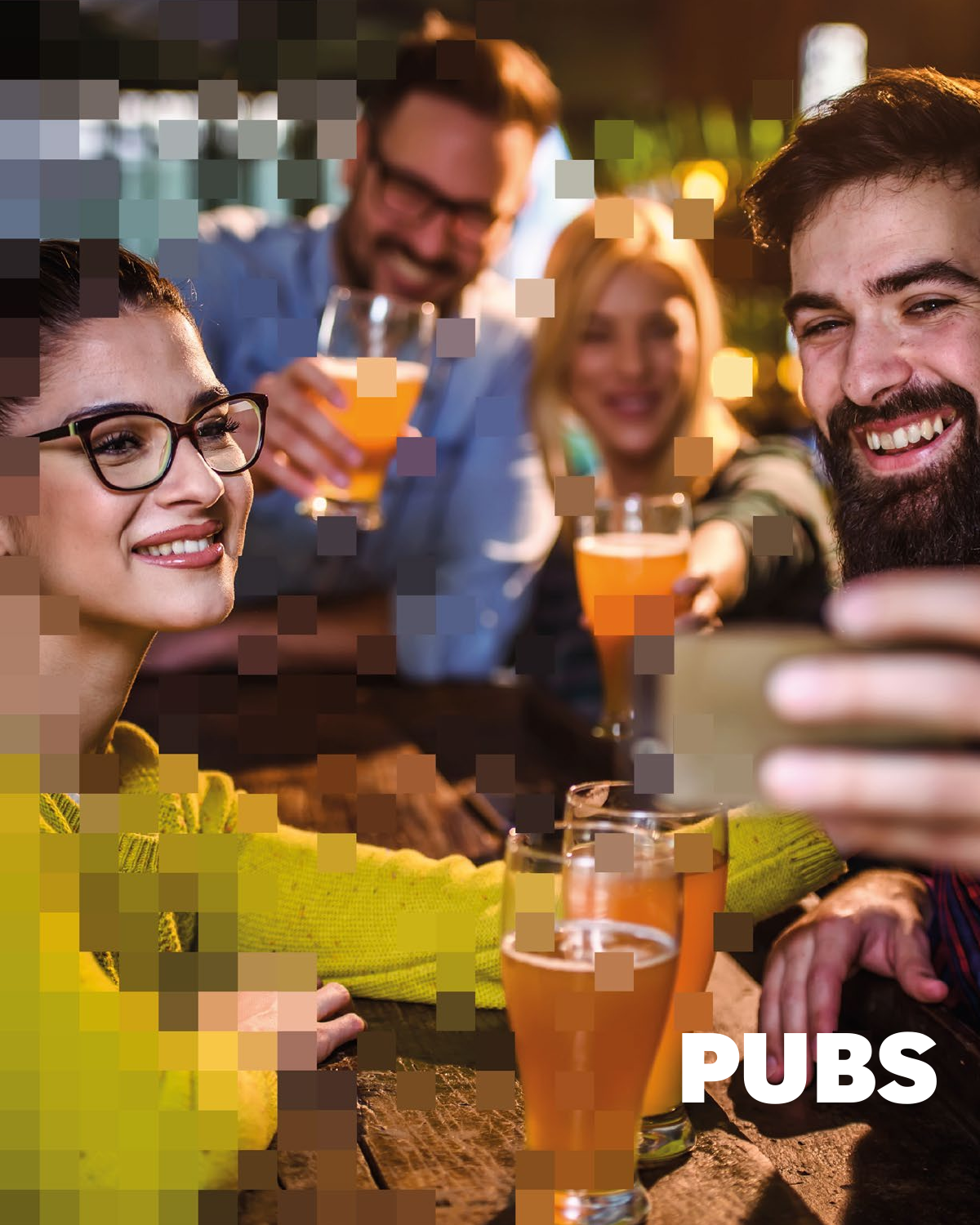

**NEIL MORGAN Managing Director Pubs & Restaurants**

After 10 years of issues, ranging from the loss of 11,000 pubs in that period, friction between tenant and landlord, assets of community value and the changing demands of the consumer, we feel the love for the pub may be returning.

The number of UK pubs has declined by around 28% since 1989. Generally speaking, those that still remain are more viable and sustainable trading businesses. Some market churn will continue, as many managed companies will look to convert underperforming assets into their existing franchised or leased operations. Private operators will also benefit from a number of national and regional companies' individual asset disposals throughout the year.

M&A activity was sporadic throughout 2018. The acquisition of Hawthorn Leisure by NewRiver in May 2018, which brought NewRiver's total portfolio to 629 assets, was the largest single transaction the market had witnessed since Admiral Taverns acquired Punch Taverns in late August 2017. Outside of these big deals, interest from private equity remained strong, with Aprirose, Alchemy Partners and TDR Capital (through Stonegate) all acquisitive throughout the year, whilst a number of operators saw more opportunity in the pub sector than in the restaurant sector, such as The

*2018 may be the turning point for the British Pub. The total turnover from pubs has remained similar to that in the heady days of 2008 as today's pubs and bars have generated new business and absorbed the trade from those that closed.*

> Restaurant Group, which acquired Ribble Valley Inns. Stalwarts, including Fullers, Marston's and Punch Taverns, acquired small portfolios in package deals, whilst relative newcomer, Brewdog, acquired Draft House in a move that not many would have predicted.

## **COST PRESSURES**

Rising operational costs are nothing new to the sector and have been testing operators since before the introduction of the National Minimum Wage in 1999. Today, it is an even more complicated landscape, with average overheads now eating up 52.5% of net revenue, up 3% in just two years. Wage cost inflation on the back of legislation is largely to blame, with the National Living Wage, apprenticeship levy and pension auto-enrolment all contributing to significant rises.

Property costs, primarily rent and rates, are the other key contributors to rising operator costs. High street rents in particular saw sustained inflation from 2014 through 2017. Following the wave of CVAs on the high street that began in early 2018, rents have shown signs of returning to sustainable levels, with reductions of up to 30% becoming commonplace.

Equally, the business rates revaluation, which came into effect in April 2017, was a big hit for many businesses, although increases have now largely been absorbed. Industry bodies have been relentless in campaigning for an overhaul to the archaic and unfair revaluation system. The last four budget announcements have acknowledged its fundamental problems, from the introduction and extension of a relief program specifically for pubs, a more frequent three yearly revaluation

# **Whilst the overall number of pubs has fallen, the number of large pubs has grown significantly since 2001.**

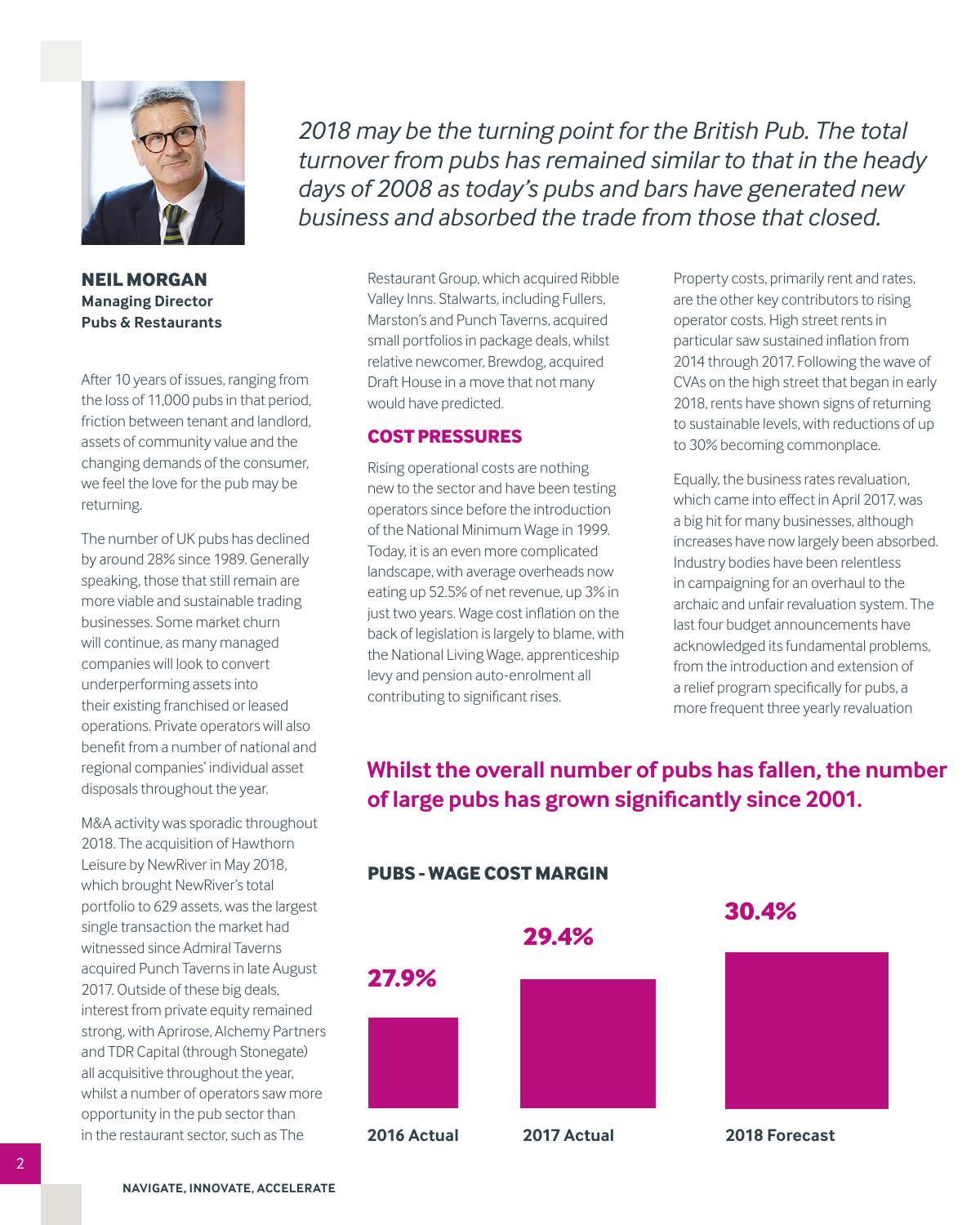system to avoid the huge changes seen in 2017, followed by the most recent announcement of additional reliefs that will be available to all small businesses with a rateable value of below £51,000 in the 2018 Autumn Budget.

The opportunity for operators to pass costs on to the consumer is limited in the current competitive and price-sensitive environment. Margins, in relative terms, are expected to erode further through to 2020, and marginal businesses may enter distress. The primary focus for many remains on driving top lines and sweating assets in order to overcome these challenges.

### **CHANGING LANDSCAPE**

Whilst the overall number of pubs has fallen, the number of large pubs has grown significantly since 2001, resulting in a net increase in the total trade area, with a substantial increase in those pubs employing 25 to 49 people as pubs get larger and serve more food. These pubs and bars, many of which are independently owned by fast growing multiple operators, attract the attention of hospitality operators and private equity, as reflected in the deals we handled over the past 12 months, which have seen a wide range of buyers and sellers in both the managed and tenanted sectors although fewer in number.

New purpose-built managed houses that cater to the modern pubgoer, typically maintaining a family-friendly and allday offering, are simply more efficient

**The hospitality industry has seen a 240% rise in coffee shops between 2007 and 2018.**

to run in a time of rising costs. National and regional operators, such as Greene King, Marston's, McMullen & Sons and JW Lees, are all investing in new builds in either prominent locations or within large housing developments..

Operators, who have embraced emerging trends, such as non-alcoholic offers, café culture, vegan-friendly options, gin and craft beer, have differentiated themselves from the competition and ensured that they have maximised their relevance to the consumer, whilst softer or unbranded operators, such as the Inn Collection Group, have reduced their exposure to brand fatigue.

### **BREXIT**

Aside from the negative impact of some cost inflation, the devaluation of the pound following the referendum on EU membership has driven an increase in tourists visiting the UK, whilst the correspondingly high cost of travelling has boosted the popularity of staycations for those living in Britain. As such, operationally re-gearing a business towards accommodation can prove to be extremely lucrative. Pubs with letting rooms have increasingly proven themselves as capable of successfully competing with both budget accommodation providers and the boutique market, with destination pubs often being perceived as better value, whilst offering a more authentic experience. However, the sheer volume of additional room supply being developed

across the UK is simply staggering and subsequently beginning to put the brakes on performance growth in some markets, such as London.

A weaker pound has also led to some additional cost inflation, although some operators, including JD Wetherspoon, have sought to mitigate costs by buying British goods, while also generating significant positive media coverage in the process.

# **EU nationals composed 40% of the UK's hospitality workforce as of June 2018**

The referendum also dampened the influx of foreign labour, whilst encouraging some existing migrants to return home. Leading software platform, Fourth Analytics, reported that EU nationals composed 40% of the UK's hospitality workforce as of June 2018. We have seen the challenge of recruiting and retaining capable staff inhibit growth, while some companies have changed their menus in order to become less dependent on talented migrant chefs and simplify preparation and cooking requirements. Maintaining a strong and positive culture is increasingly making the difference between success and failure.

**Operators who have embraced emerging trends have differentiated themselves from the competition and ensured that they have maximised their relevance to the consumer.**